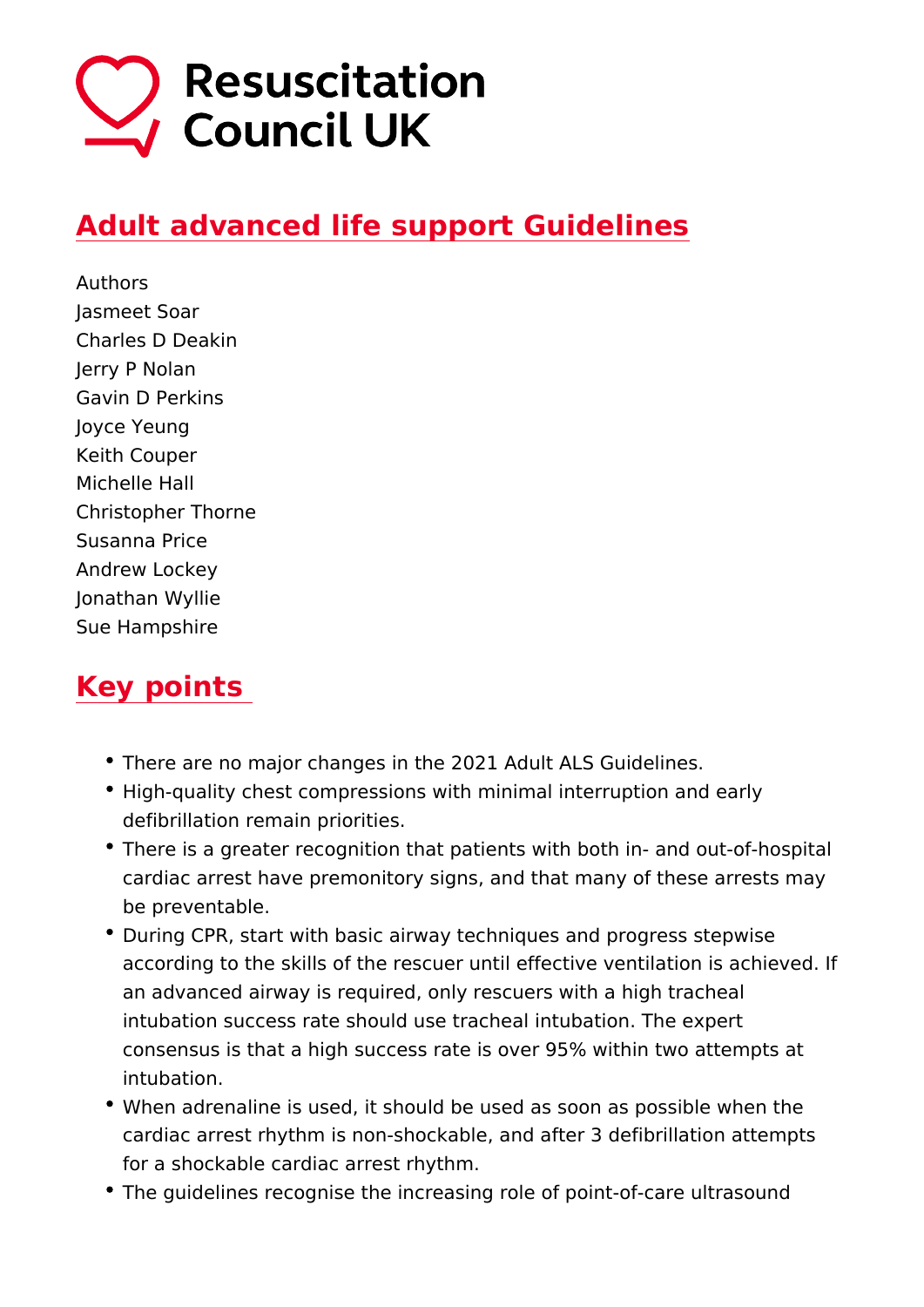(POCUS) in peri-arrest care for diagnosis, but emphasises that skilled operator, and the need to minimise interruptions dur compression.

- The guidelines reflect the increasing evidence for extracorp as a rescue therapy for selected patients with cardiac arres conventional ALS measures are failing and to facilitate spec (e.g. coronary angiography and percutaneous coronary inter pulmonary thrombectomy for massive pulmonary embolism, r after hypothermic cardiac arrest) in settings in which it can
- These guidelines have followed European and international the treatment of peri-arrest arrhythmias.

### Introduction

Guidelines 2021 are based on the International Liaison Committ Resuscitation 2020 Consensus on Science and Treatment Recom Advanced Life Support and the European Resuscitation Council Resuscitation (2021) Advanced Life SuppERtC geletelinetshe [publicati](https://cprguidelines.eu/)ons supporting reference material.

Management of cardiac arrest in patients with known or suspect not specifically included in these guidelines, but  $\mathbf s$  pozorvadeed wit [COVID-19 guidance which is accessible from](https://www.resus.org.uk/covid-19-resources) the RCUK website.

The process used to produce the Resuscitation Council UK Guid been previously accredited, and is pending reaccreditation by t Institute for Health and Care Excellence. The guidelines proces

- systematic reviews with grading of the certainty of evidence recommendations. This led to the International Liaison Comi Resuscitation (ILCOR) Consensus on Cardiopulmonary Resus Emergency Cardiovascular Care Science with Treatment Rec
- the involvement of stakeholders from around the world inclu of the public and cardiac arrest survivors.
- Details of the quidelines development process can be found Resuscitation Couccild Ulknes Development Process Manual

# Guidelines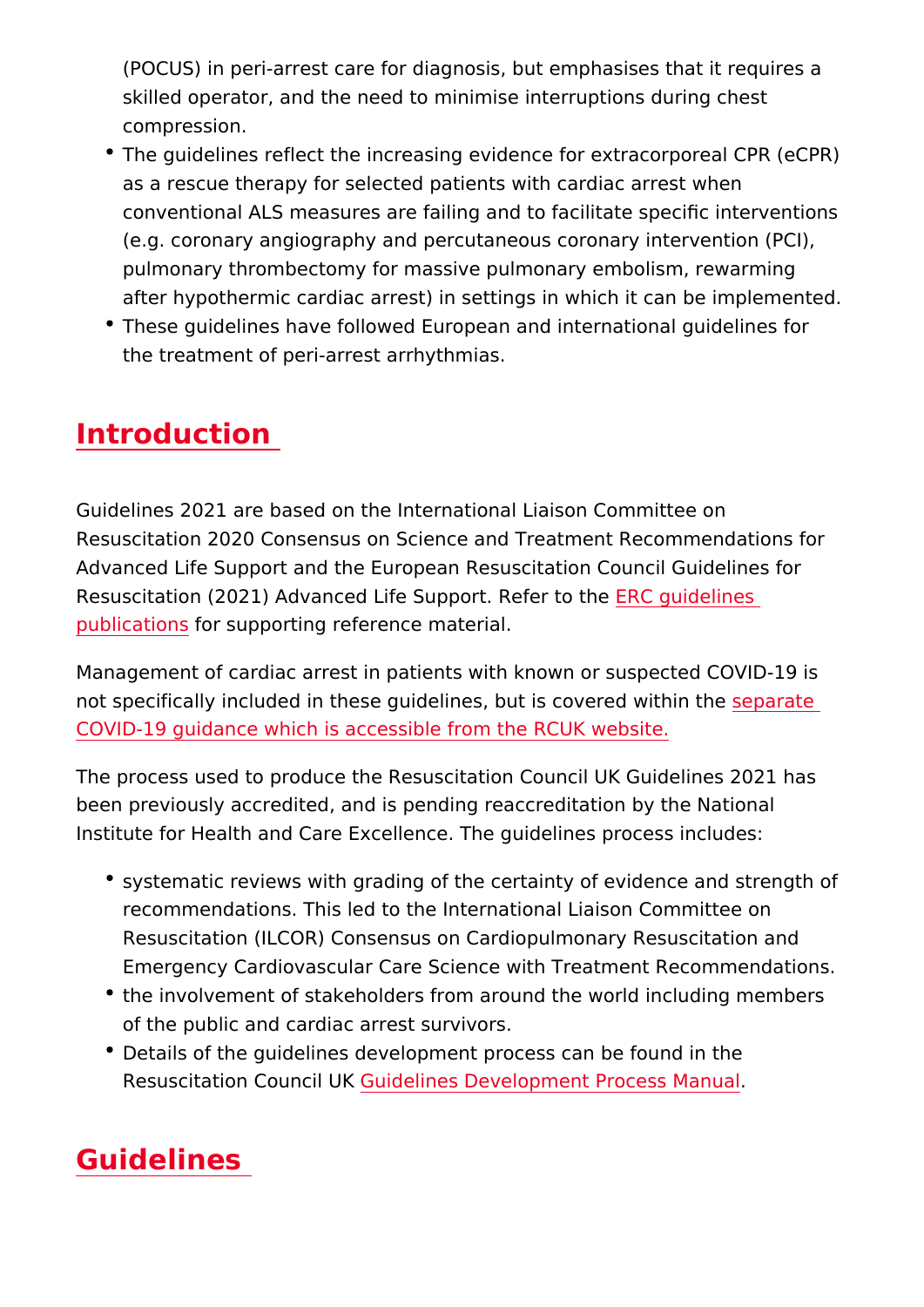Prevention of in-hospital cardiac arrest

- RCUK supports shared decision making and advanced care p integrates resuscitation decisions with emergency care treat increase clarity of treatment goals and also prevent inadver of other indicated treatments, besides CPR. These plans sho in a consistent  $m$   $\delta$   $\theta$   $\theta$   $\epsilon$   $\delta$   $\epsilon$   $\delta$   $\delta$   $\epsilon$   $\delta$   $\delta$   $\epsilon$   $\delta$   $\delta$   $\delta$
- Hospitals should use a track and trigger early warning score early identification of patients who are critically ill or at ris deterioration.
- Hospitals should train staff in the recognition, monitoring a care of the acutely ill patient.
- Hospitals should empower all staff to call for help when the patient at risk of physiological deterioration. This includes clinical concern, rather than solely on vital signs.
- Hospitals should have a clear policy for the clinical respons vital signs and critical illness. This may include a critical c service and/or emergency team (e.g. medical emergency tea response team).
- Hospital staff should use structured communication tools to handover of information.
- Patients should receive care in a clinical area that has the staffing, skills, and facilities for their severity of illness.
- Hospitals should review cardiac arrest events to identify op system improvement and share key learning points with hosp

Prevention of out-of-hospital cardiac arrest

- Symptoms such as syncope (especially during exercise, whil supine), palpitations, dizziness and sudden shortness of breath that consistent with an arrhythmia should be investigated.
- Apparently healthy young adults who suffer sudden cardiac also have signs and symptoms (e.g. syncope/pre-syncope, c palpitations) that should alert healthcare professionals to s to prevent cardiac arrest.
- \* Young adults presenting with characteristic symptoms of arr syncope should have a specialist cardiology assessment, wh include an electrocardiogram (ECG) and in most cases echoe and an exercise test.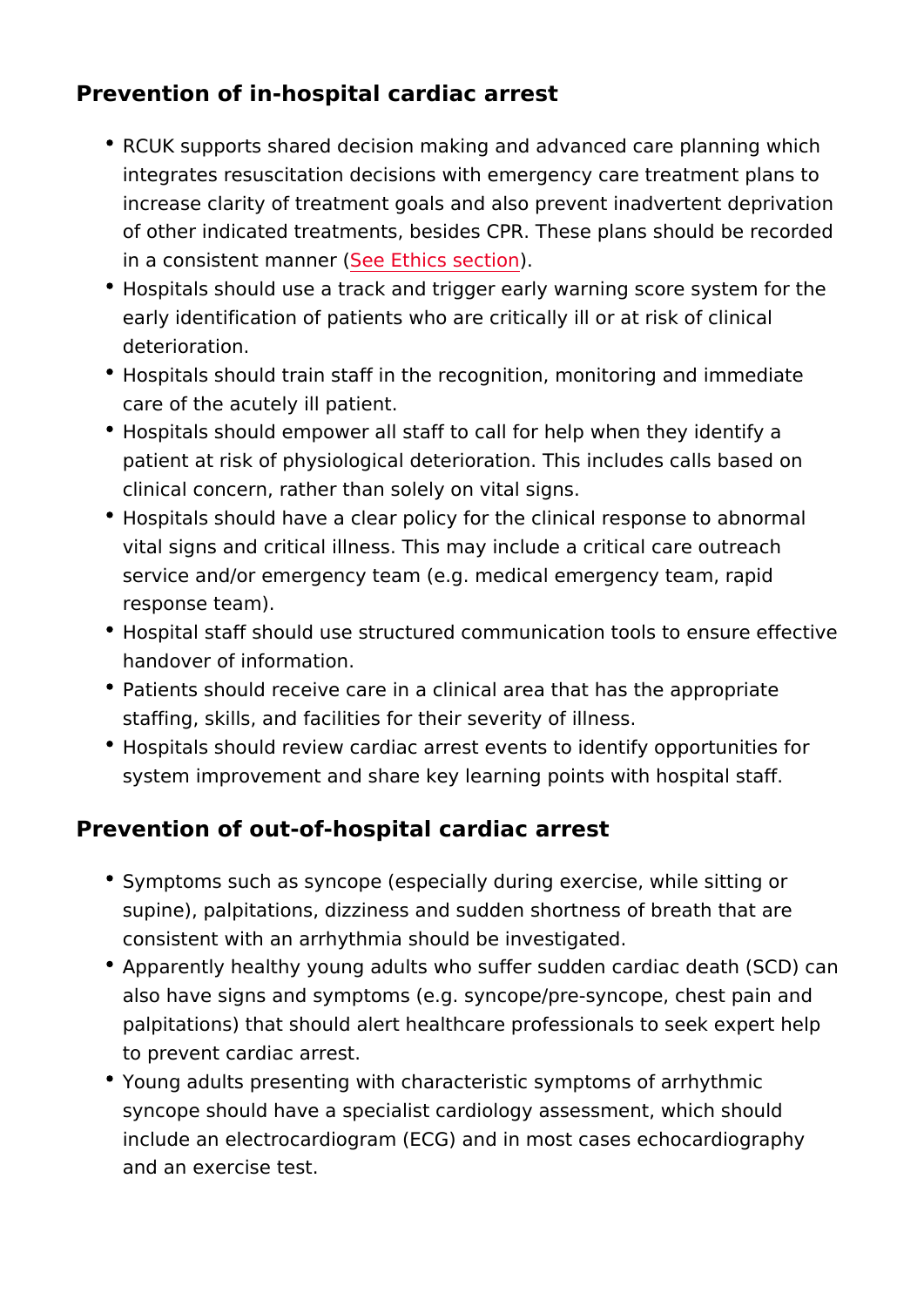- Systematic evaluation in a clinic specialising in the care of SCD is recommended in family members of young victims of with a known cardiac disorder resulting in an increased risk
- $\bullet$  Identification of individuals with inherited conditions and sc members can help prevent deaths in young people with inher disorders.
- Follow current European Society of Cardiology (ESC) guidel diagnosis and management of syncope.

Treatment of in-hospital cardiac arrest

- Hospital systems should aim to recognise cardiac arrest, sta  $imm$  ediately, and defibrillate rapidly ( $<$ 3 minutes) when appi
- All hospital staff should be able to rapidly recognise cardia help, start CPR and defibrillate (attach an AED and follow the or use a manual defibrillator).
- Hospitals should use a standard Cardiac Arrest Call teleph (2222).
- Hospitals should have a resuscitation team that immediately hospital cardiac arrest (IHCA).
- The hospital resuscitation team should include team member completed an accredited RCUKS course
- Resuscitation team members should have the key skills and manage a cardiac arrest including manual defibrillation, adv management, intravenous access, intra-osseous access, and and treatment of reversible causes.
- The resuscitation team should meet at the beginning of each introductions and allocation of team roles.
- Hospitals should standardise resuscitation equipment.

ALS considerations for out-of-hospital cardiac arrest

- Start ALS as early as possible.
- Emergency medical systems (EMS) should consider implemer for the withholding and termination of resuscitation (TOR) taking into consideration specific local legal, organisational seemed cultur [the Ethics Guid](https://www.resus.org.uk/library/2021-resuscitation-guidelines/ethics-guidelines)elines
- Systems should define criteria for the withholding and termi and ensure criteria are validateed those  $\Xi$ thics Guidelines
- Emergency medical systems (EMS) should monitor staff expo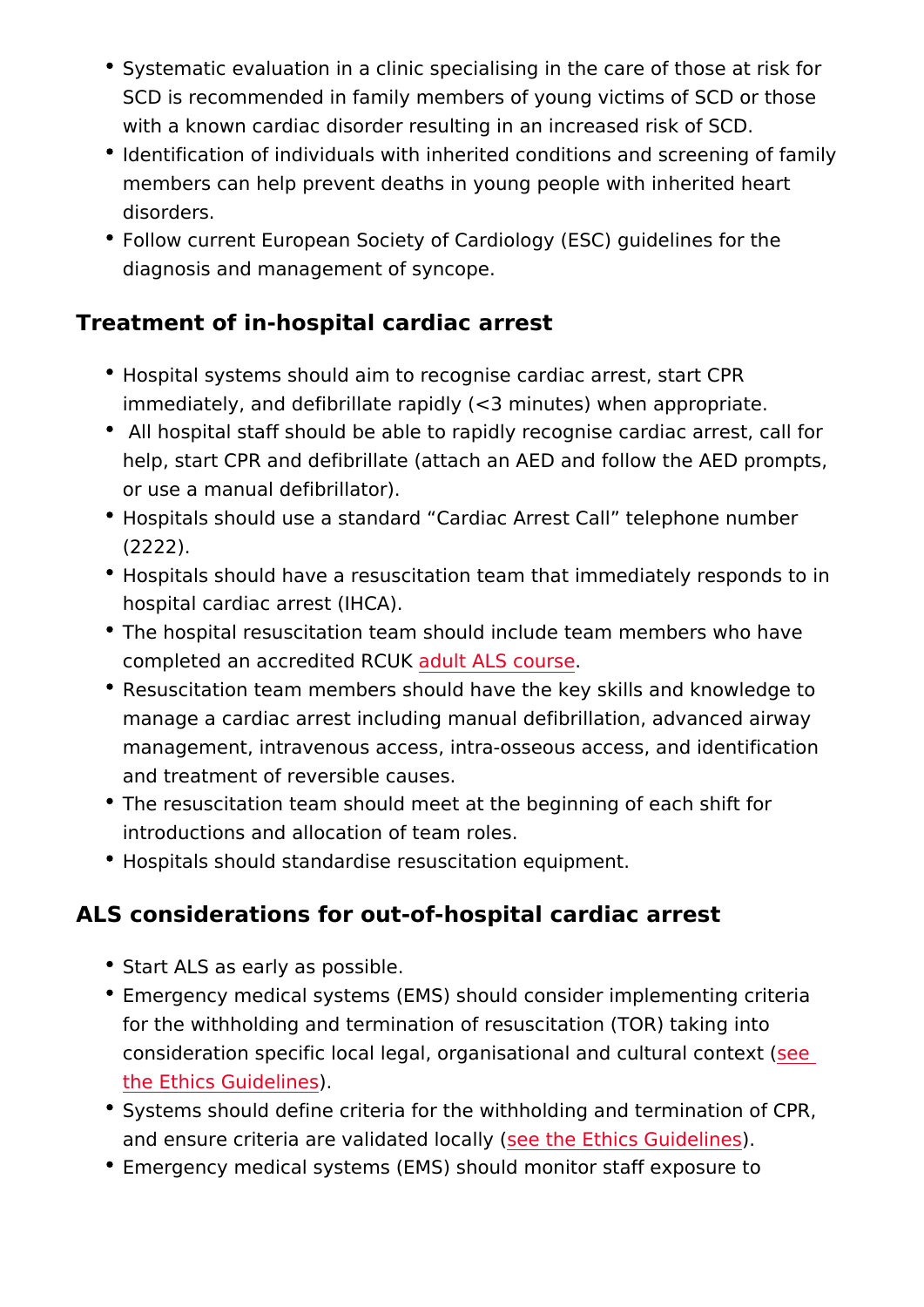resuscitation and low exposure should be addressed to increase EMS team experience in resuscitation.

- Adult patients with non-traumatic OHCA should be considered for transport to a recognised centre of care for appropriate specialist treatment, according to local protocols. There is no evidence to express a preference for a policy of primarily transporting via ambulance (using bypass protocols) or one of secondary inter-hospital transfer.
- Adult patients with a cardiac arrest of presumed primary cardiac aetiology should be transported directly to a hospital with 24/7 coronary angiography capability.

### **Manual defibrillation**

#### **Defibrillation strategy**

- Continue CPR while a defibrillator is retrieved, and pads applied.
- Give a shock as early as possible when appropriate.
- Deliver shocks with minimal interruption to chest compression and minimise the pre-shock and post-shock pause.
- This is achieved by continuing chest compressions during defibrillator charging, delivering defibrillation with an interruption in chest compressions of less than 5 seconds and then immediately resuming chest compressions.
- Immediately resume chest compressions after shock delivery. If there is a combination of clinical and physiological signs of return of spontaneous circulation (ROSC) such as waking, purposeful movement, arterial waveform or a sharp rise in end-tidal carbon dioxide (ETCO<sub>2</sub>), consider stopping chest compressions for rhythm analysis, and if appropriate a pulse check.

#### **Safe and effective defibrillation**

- Minimise the risk of fire by taking off any oxygen mask or nasal cannulae and place them at least 1 m away from the patient's chest. Ventilator circuits should remain attached.
- Antero-lateral pad position is the position of choice for initial pad placement. Ensure that the apical (lateral) pad is positioned correctly (mid-axillary line, level with the V6 ECG electrode position) i.e. below the armpit.
- $\bullet$  In patients with an implantable device, place the pad  $> 8$  cm away from the device, or use an alternative pad position. Also consider an alternate pad position when the patient is in the prone position (bi-axillary), or in a refractory shockable rhythm (see below).
- A shock can be safely delivered without interrupting mechanical chest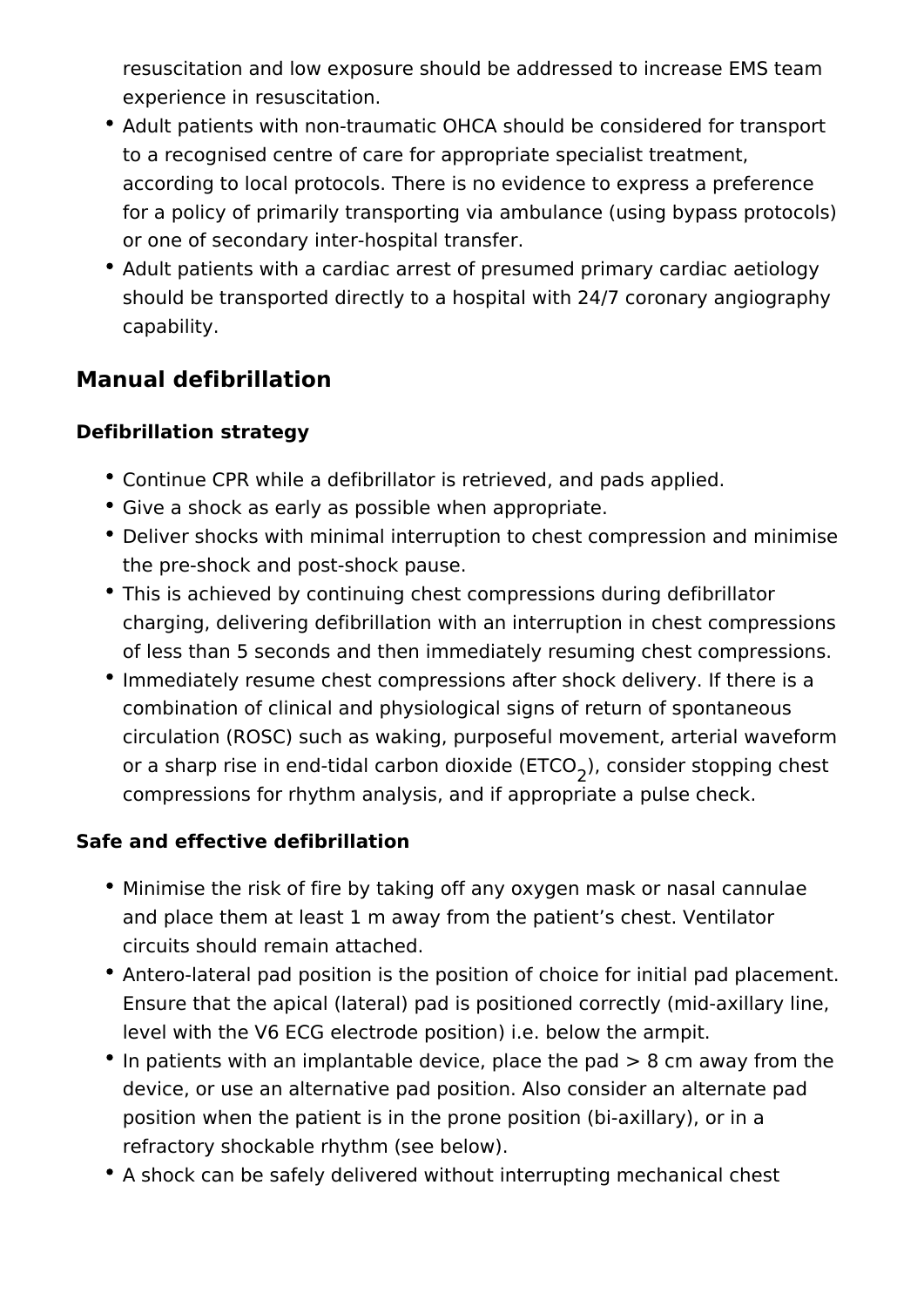compression.

During manual chest compressions, 'hands-on' defibrillation, even when wearing clinical gloves, is a risk to the rescuer.

#### **Energy levels and number of shocks**

- Use single shocks where indicated, followed by a 2 minute cycle of chest compressions.
- The use of up to three-stacked shocks may be considered only if initial ventricular fibrillation/pulseless ventricular tachycardia (VF/pVT) occurs during a witnessed, monitored cardiac arrest with a defibrillator immediately available e.g. during cardiac catheterisation or in a high-dependency area.
- A range of defibrillation energy levels have been recommended by manufacturers and previous guidelines, ranging from 120-360 J. In the absence of any clear evidence for the optimal initial and subsequent energy levels, any energy level within this range is acceptable for the initial shock, followed by a fixed or escalating strategy up to maximum output of the defibrillator.

#### **Recurrent or refractory VF**

- Consider escalating the shock energy, after a failed shock and for patients where refibrillation occurs.
- For refractory VF, consider using an alternative defibrillation pad position (e.g. anterior- posterior).
- Do not use dual (double) sequential defibrillation for refractory VF outside of a research setting.

### **Airway and ventilation**

- During CPR, start with basic airway techniques and progress stepwise according to the skills of the rescuer until effective ventilation is achieved.
- If an advanced airway is required, only rescuers with a high tracheal intubation success rate should use tracheal intubation.
- The expert consensus is that a high success rate is over 95% within two attempts at intubation.
- Aim for less than a 5 second interruption in chest compression for tracheal intubation.
- Use direct or video laryngoscopy for tracheal intubation according to local protocols and rescuer experience.
- Use waveform capnography to confirm tracheal tube position.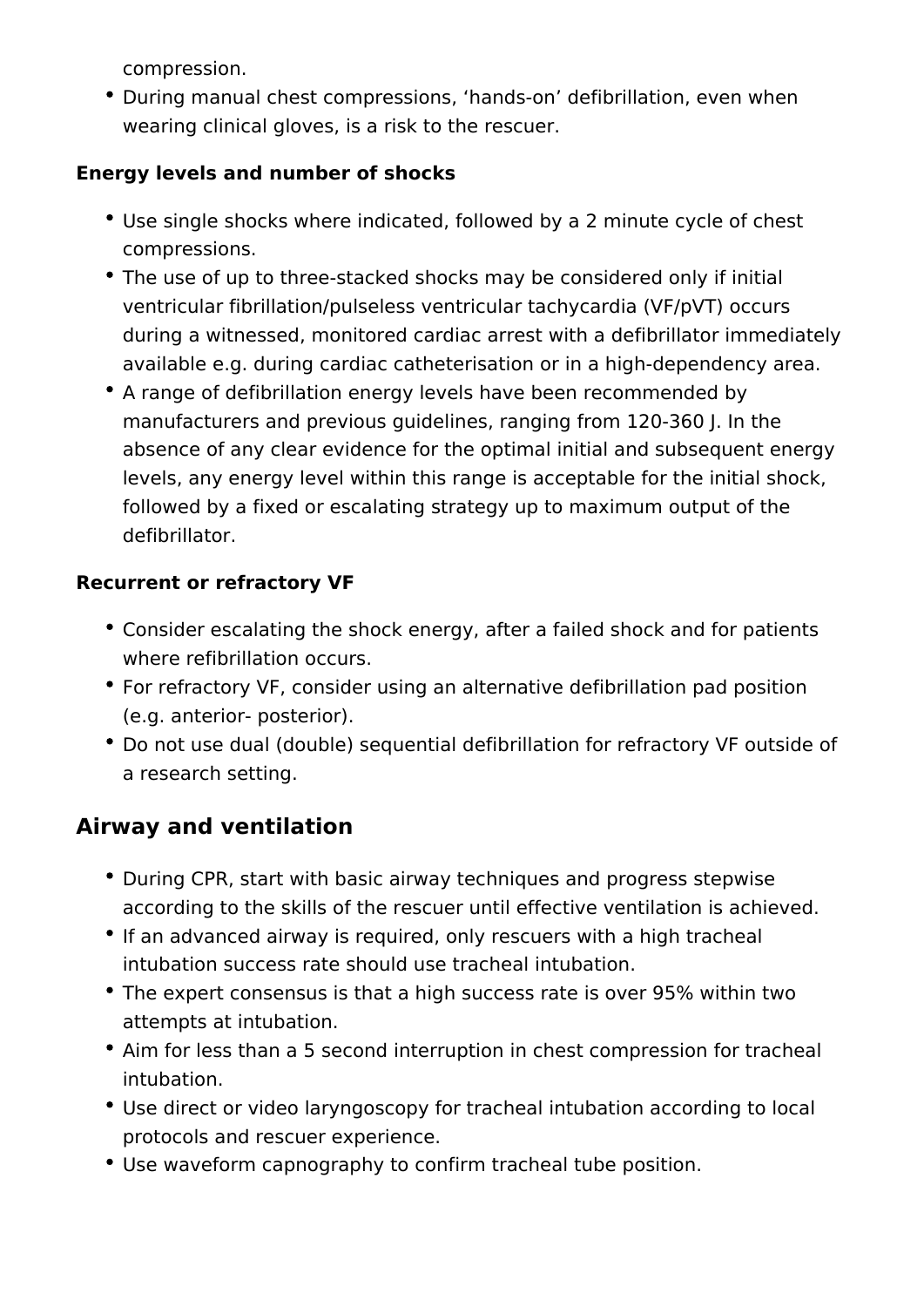- Give the highest feasible inspired oxygen during CPR.
- Give each breath over 1 second to achieve a visible chest rise.
- Once a tracheal tube or a supraglottic airway (SGA) has been inserted, ventilate the lungs at a rate of 10  $\text{min}^{-1}$  and continue chest compressions without pausing during ventilations. With a SGA, if gas leakage results in inadequate ventilation, pause compressions for ventilation using a compression-ventilation ratio of 30:2.

## **Drugs and fluids**

#### **Vascular access**

- Attempt intravenous (IV) access first to enable drug delivery in adults in cardiac arrest.
- Consider intraosseous (IO) access if attempts at IV access are unsuccessful or IV access is not feasible.

#### **Vasopressor drugs**

- Give adrenaline 1 mg IV (IO) as soon as possible for adult patients in cardiac arrest with a non-shockable rhythm.
- Give adrenaline 1 mg IV (IO) after the  $3<sup>rd</sup>$  shock for adult patients in cardiac arrest with a shockable rhythm.
- Repeat adrenaline 1 mg IV (IO) every 3-5 minutes whilst ALS continues.

#### **Antiarrhythmic drugs**

- Give amiodarone 300 mg IV (IO) for adult patients in cardiac arrest who are in VF/pVT after three shocks have been administered.
- Give a further dose of amiodarone 150 mg IV (IO) for adult patients in cardiac arrest who are in VF/pVT after five shocks have been administered.
- Lidocaine 100 mg IV (IO) may be used as an alternative if amiodarone is not available or a local decision has been made to use lidocaine instead of amiodarone. An additional bolus of lidocaine 50 mg can also be given after five defibrillation attempts.

#### **Thrombolytic drugs**

- Consider thrombolytic drug therapy when pulmonary embolus is the suspected or confirmed as the cause of cardiac arrest.
- Consider CPR for 60-90 minutes after administration of thrombolytic drugs.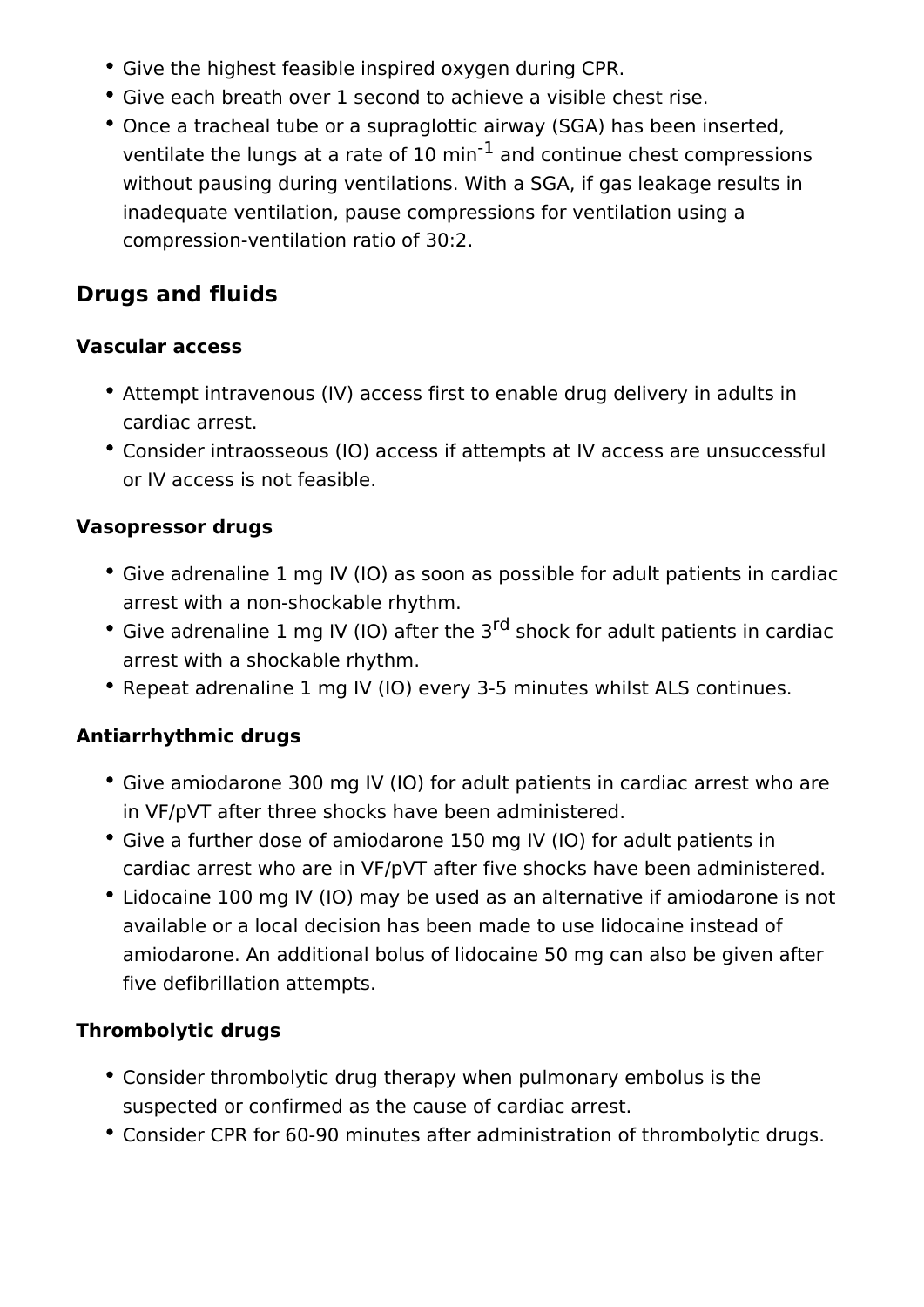#### **Fluids**

Give IV (IO) fluids only where the cardiac arrest is caused by or possibly caused by hypovolaemia.

### **Waveform capnography during advanced life support**

- Use waveform capnography to confirm correct tracheal tube placement during CPR.
- Use waveform capnography to monitor the quality of CPR.
- An increase in  $\mathsf{ETCO}_2$  during CPR may indicate that ROSC has occurred. However, chest compression should not be interrupted based on this sign alone.
- Although high and increasing  $\mathsf{ETCO}_2^{}$  values are associated with increased rates of ROSC and survival after CPR, do not use a low  $\mathsf{ETCO}_2^{}$  value alone to decide if a resuscitation attempt should be stopped.

## **Use of ultrasound imaging during advanced life support**

- Only skilled operators should use intra-arrest point-of-care ultrasound (POCUS).
- POCUS must not cause additional or prolonged interruptions in chest compressions.
- POCUS may be useful to diagnose treatable causes of cardiac arrest such as cardiac tamponade and pneumothorax.
- Right ventricular dilation in isolation during cardiac arrest should not be used to diagnose massive pulmonary embolism.
- Do not use POCUS for assessing contractility of the myocardium as a sole indicator for terminating CPR.

## **Mechanical chest compression devices**

- Consider mechanical chest compressions only if high-quality manual chest compression is not practical or compromises provider safety.
- When a mechanical chest compression device is used, minimise interruptions to chest compression during device use by using only trained teams familiar with the device.

## **Extracorporeal CPR**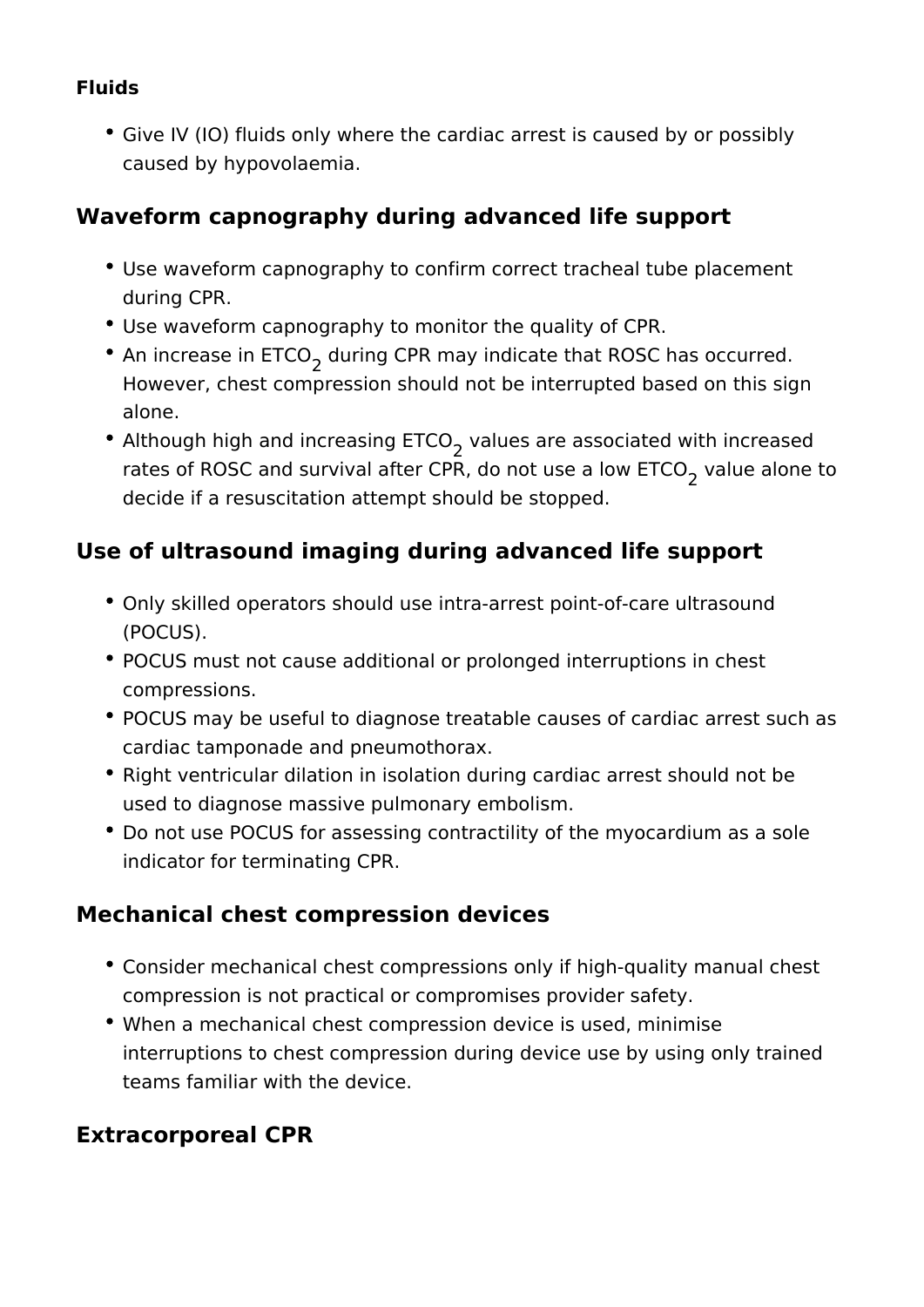Consider extracorporeal CPR (eCPR) as a rescue therapy for selected patients with cardiac arrest when conventional ALS measures are failing and to facilitate specific interventions (e.g. coronary angiography and percutaneous coronary intervention (PCI), pulmonary thrombectomy for massive pulmonary embolism, rewarming after hypothermic cardiac arrest) in settings in which it can be implemented.

## **Peri-arrest arrhythmias**

- The assessment and treatment of all arrhythmias addresses the condition of the patient (stable versus unstable) and the nature of the arrhythmia. Lifethreatening features in an unstable patient include:
	- $\degree$  shock appreciated as hypotension (e.g. systolic blood pressure  $\lt 90$ mmHg) and symptoms of increased sympathetic activity and reduced cerebral blood flow
	- $\degree$  syncope as a consequence of reduced cerebral blood flow
	- $\degree$  severe heart failure manifested by pulmonary oedema (failure of the left ventricle) and/or raised jugular venous pressure (failure of the right ventricle)
	- $\degree$  myocardial ischaemia may present with chest pain (angina) or may occur without pain as an isolated finding on the 12-lead ECG (silent ischaemia).

### **Tachycardias**

- Electrical cardioversion is the preferred treatment for tachyarrhythmia in the unstable patient displaying potentially life-threatening adverse signs.
- Conscious patients require anaesthesia or sedation, before attempting synchronised cardioversion.
- To convert atrial or ventricular tachyarrhythmias, the shock must be synchronised to occur with the R wave of the electrocardiogram (ECG).
- For atrial fibrillation:
	- $\degree$  An initial synchronised shock at maximum defibrillator output rather than an escalating approach is a reasonable strategy based on current data.
- For atrial flutter and paroxysmal supraventricular tachycardia:
	- $\circ$  Give an initial shock of 70 120 J.
	- $\degree$  Give subsequent shocks using stepwise increases in energy.
- For ventricular tachycardia with a pulse:
	- $\degree$  Use energy levels of 120-150 J for the initial shock.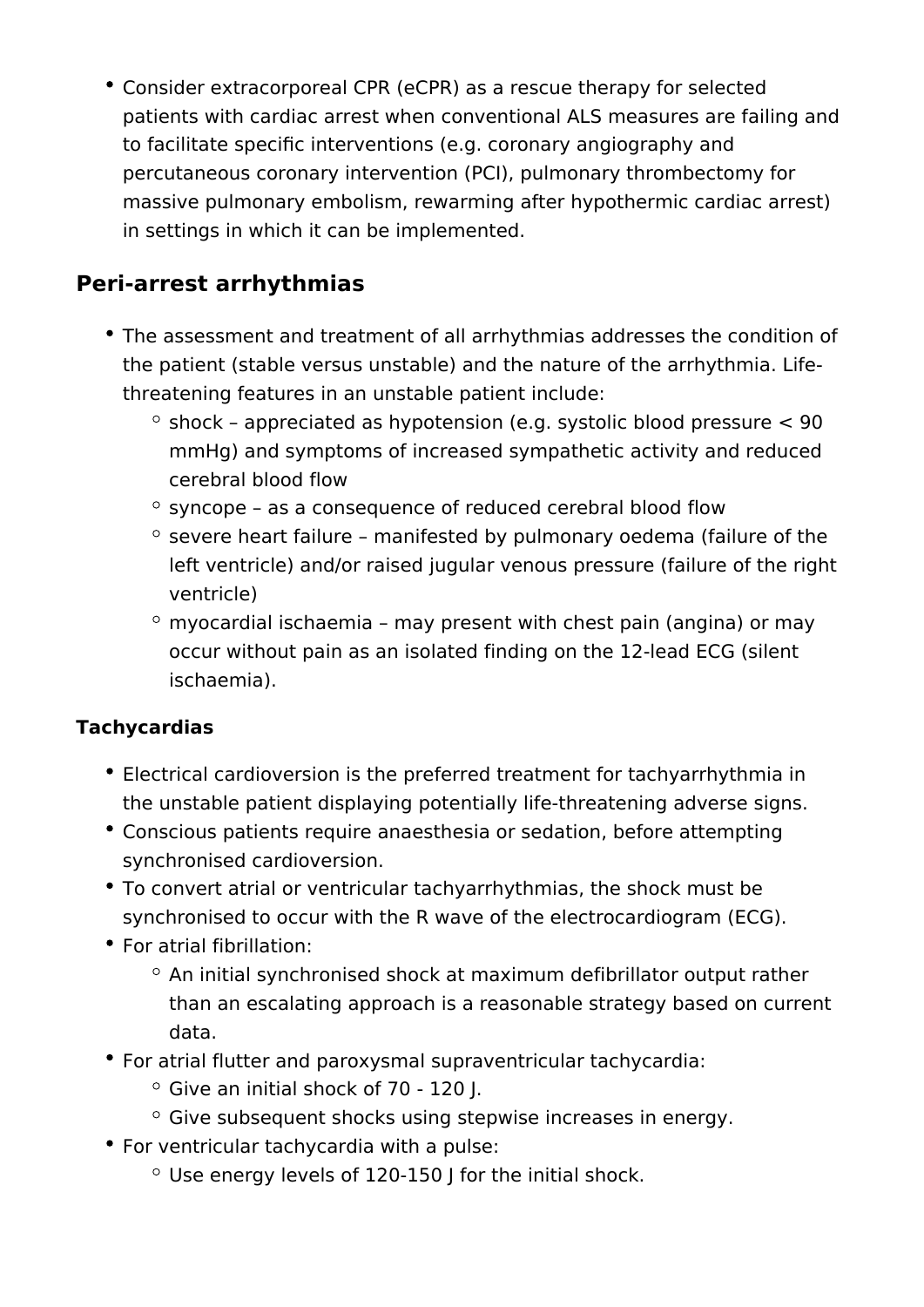- $\degree$  Consider stepwise increases if the first shock fails to achieve sinus rhythm.
- If cardioversion fails to restore sinus rhythm and the patient remains unstable, give amiodarone 300 mg intravenously over 10–20 minutes (or procainamide  $10-15$  mg kg<sup>-1</sup> over 20 minutes) and re-attempt electrical cardioversion. The loading dose of amiodarone can be followed by an infusion of 900 mg over 24 hours.
- If the patient with tachycardia is stable (no life-threatening adverse signs or symptoms) and is not deteriorating, pharmacological treatment may be possible.
- Consider amiodarone for acute heart rate control in AF patients with haemodynamic instability and severely reduced left ventricular ejection fraction (LVEF). For patients with LVEF < 40% consider the smallest dose of beta-blocker to achieve a heart rate less than  $110$  min<sup>-1</sup>. Add digoxin if necessary.

#### **Bradycardia**

- If bradycardia is accompanied by life-threatening adverse signs, give atropine 500 mcg IV (IO) and, if necessary, repeat every 3–5 minutes to a total of 3 mg.
- If treatment with atropine is ineffective, consider second line drugs. These include isoprenaline (5 mcg min−1 starting dose), and adrenaline (2–10 mcg  $min^{-1}$ ).
- For bradycardia caused by inferior myocardial infarction, cardiac transplant or spinal cord injury, consider giving aminophylline (100–200 mg slow intravenous injection).
- Consider giving glucagon if beta-blockers or calcium channel blockers are a potential cause of the bradycardia.
- Do not give atropine to patients with cardiac transplants it can cause a high-degree AV block or even sinus arrest – use aminophylline.
- Consider pacing in patients who are unstable, with symptomatic bradycardia refractory to drug therapies.
- If transcutaneous pacing is ineffective, consider transvenous pacing.
- Whenever a diagnosis of asystole is made, check the ECG carefully for the presence of P waves because unlike true asystole, this is more likely to respond to cardiac pacing.
- If atropine is ineffective and transcutaneous pacing is not immediately available, fist pacing can be attempted while waiting for pacing equipment.